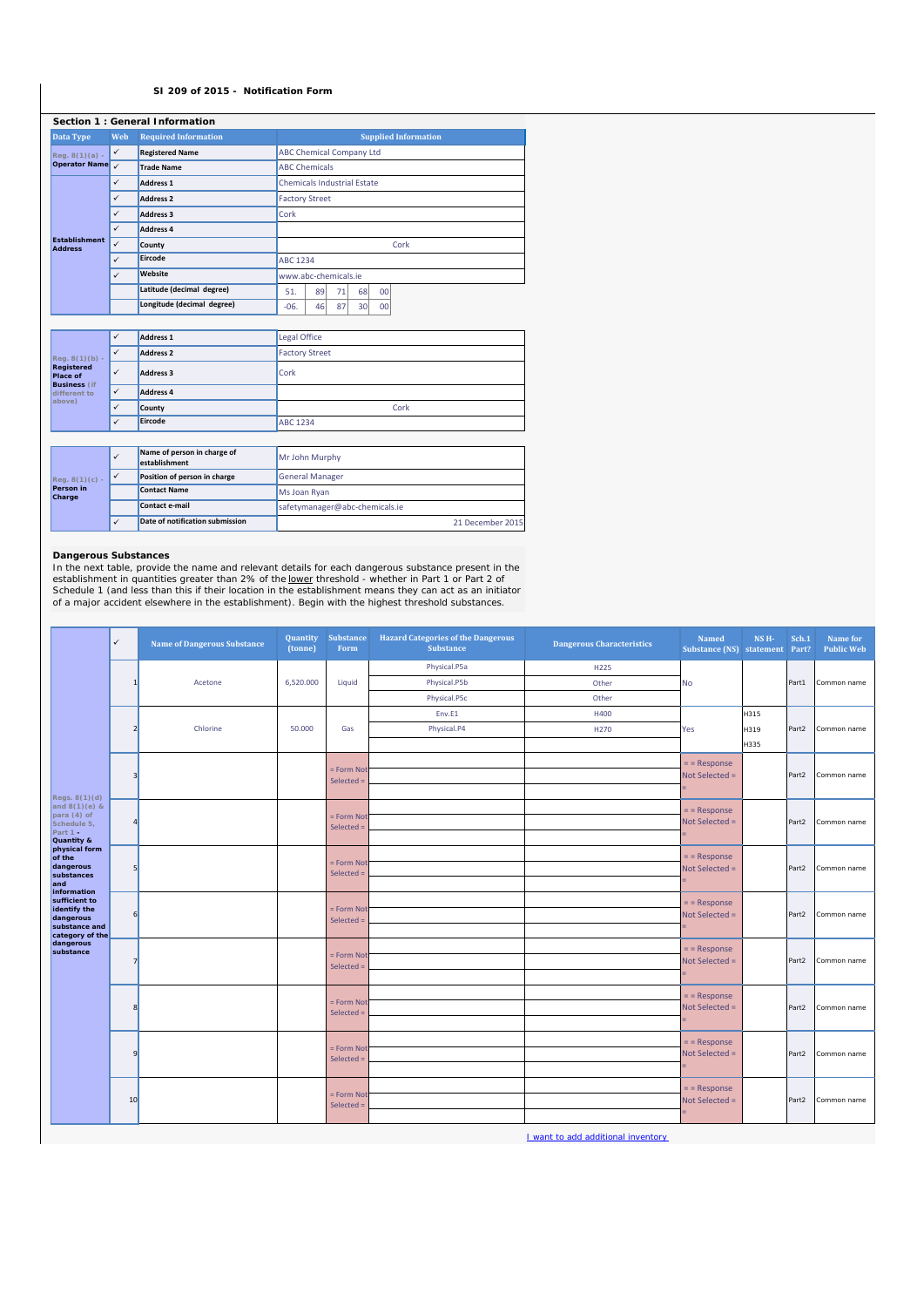|                                                                                                    |   | <b>Required Information</b>                                                                                                                                                                                                                                                                                     | <b>Supplied Information</b>                                                                                                                                                                  |
|----------------------------------------------------------------------------------------------------|---|-----------------------------------------------------------------------------------------------------------------------------------------------------------------------------------------------------------------------------------------------------------------------------------------------------------------|----------------------------------------------------------------------------------------------------------------------------------------------------------------------------------------------|
| $Req. 8(1)(f) -$<br><b>Activity</b>                                                                | ✓ | Activity (or proposed activity) at the<br>establishment                                                                                                                                                                                                                                                         | General Chemicals manufacture (not otherwise specified in the<br>list)                                                                                                                       |
|                                                                                                    |   |                                                                                                                                                                                                                                                                                                                 |                                                                                                                                                                                              |
| Tier (Sch. 5)                                                                                      | ✓ | <b>Tier of establishment</b>                                                                                                                                                                                                                                                                                    | Upper-tier                                                                                                                                                                                   |
|                                                                                                    |   | <b>Required Information</b>                                                                                                                                                                                                                                                                                     | <b>Supplied Information</b>                                                                                                                                                                  |
|                                                                                                    |   | Details of nearest neighbouring<br>COMAH establishment(s) with the<br>potential for domino effects                                                                                                                                                                                                              | There are a number of COMAH establishments in the area, the<br>nearest being 1km away. There is no potential domino effect<br>from any of the sites based on current information.            |
| The immediate                                                                                      |   | Details of neighbouring site(s) outside<br>scope of the Regulations which could<br>be the source, or increase the risk or<br>consequence, of a major accident.                                                                                                                                                  | This is a largely industrial area with mixed use units varying from<br>storage warehousing to fabrication workshops. Based on current<br>information there is no perceived increase to risk. |
| environment<br>of the<br>establishment<br>and factors<br>likely to cause<br>a major<br>accident or |   | Areas and developments that could be<br>the source of, or increase the risk or<br>consequence of, a major accident                                                                                                                                                                                              | A large hospital is situated 1.5km to the north east of the site                                                                                                                             |
| aggravate the<br>consequences<br>thereof [8(g)]                                                    |   | Include a scaled (not less than 1:2,500)<br>site 'map' showing the location and<br>quantities of the dangerous substances<br>listed above. The map must display a<br>scale bar and direction indicator.                                                                                                         | 10.4<br>s<br>COMAH upper-tier sites.kml                                                                                                                                                      |
|                                                                                                    |   | Include a scaled (not less than<br>1:10,000) area 'map' that clearly shows<br>the establishment boundary,<br>neighbouring establishments, external<br>sources of major accidents and the<br>location of the significant human and<br>environmental receptors. The map<br>must display a scale bar and direction | Desert.jpg<br>in this cell.                                                                                                                                                                  |
| Purpose                                                                                            | ✓ | <b>Purpose of Notification</b>                                                                                                                                                                                                                                                                                  | First update required by SI 209 of 2015                                                                                                                                                      |
| <b>IED</b>                                                                                         |   | Does the IED apply?                                                                                                                                                                                                                                                                                             | Yes                                                                                                                                                                                          |
| <b>E-PRTR</b>                                                                                      |   | Does the EPRTR apply?                                                                                                                                                                                                                                                                                           | Yes                                                                                                                                                                                          |

**Confidentiality** Information the CA intends to provide electronically to the public is ticked in the "Public' column of the labove. If you consider that any of the other information on the Environment Regulations available under the Access

**Section 2: Additional Information for the public (for the CCA website), Regulation 25 & Schedule 5 Part 1**

The CCA will put the following information on the website as standard.

On 'adequate information about the behaviour in the event of a major accident': *Members of the public are advised to co-operate with any instructions or requests from the* 

*emergency services in the event of an accident or potential accident*.

On where further information may be obtained: *In the first instance, further information may be available from the operator. Subject to Regulation 26 ('Access to information and confidentiality') information may be available from the Health and Safety Authority, on request.* 

For upper tier establishments this additional information will be provided: *Information may also be*<br>*available on request from the Local Authority, the Gardaí and the Health Services Executive in<br>relation to external eme* 

|                                                                                 | <b>Required Information</b>                                                  | <b>Supplied Information</b>                                                                                                                                                                                       |
|---------------------------------------------------------------------------------|------------------------------------------------------------------------------|-------------------------------------------------------------------------------------------------------------------------------------------------------------------------------------------------------------------|
| Para (5) of<br>Schedule 5<br>Part 1 - How                                       | General information about how the public will<br>be warned, if necessary;    | As we are an upper-tier establishment, we send leaflets to the<br>persons likely to be affected, which includes this information. The<br>public who may affected will be warned by one or more on-site<br>sirens. |
| <b>Public will</b><br>be warned                                                 | adequate information about the behaviour in<br>the event of a major accident | As we are an upper-tier establishment, we send leaflets to the<br>persons likely to be affected, which includes this information.                                                                                 |
|                                                                                 |                                                                              |                                                                                                                                                                                                                   |
|                                                                                 | or where that information can be accessed<br>electronically                  | www.abc-chemicals.ie/infoforthepublic                                                                                                                                                                             |
| Para (5) of<br>Schedule 5<br>Part $1 -$<br><b>Further</b><br><b>Information</b> | Any additional information the operator would<br>like to include:            | Nothing further to add                                                                                                                                                                                            |

Go to Confidentiality Page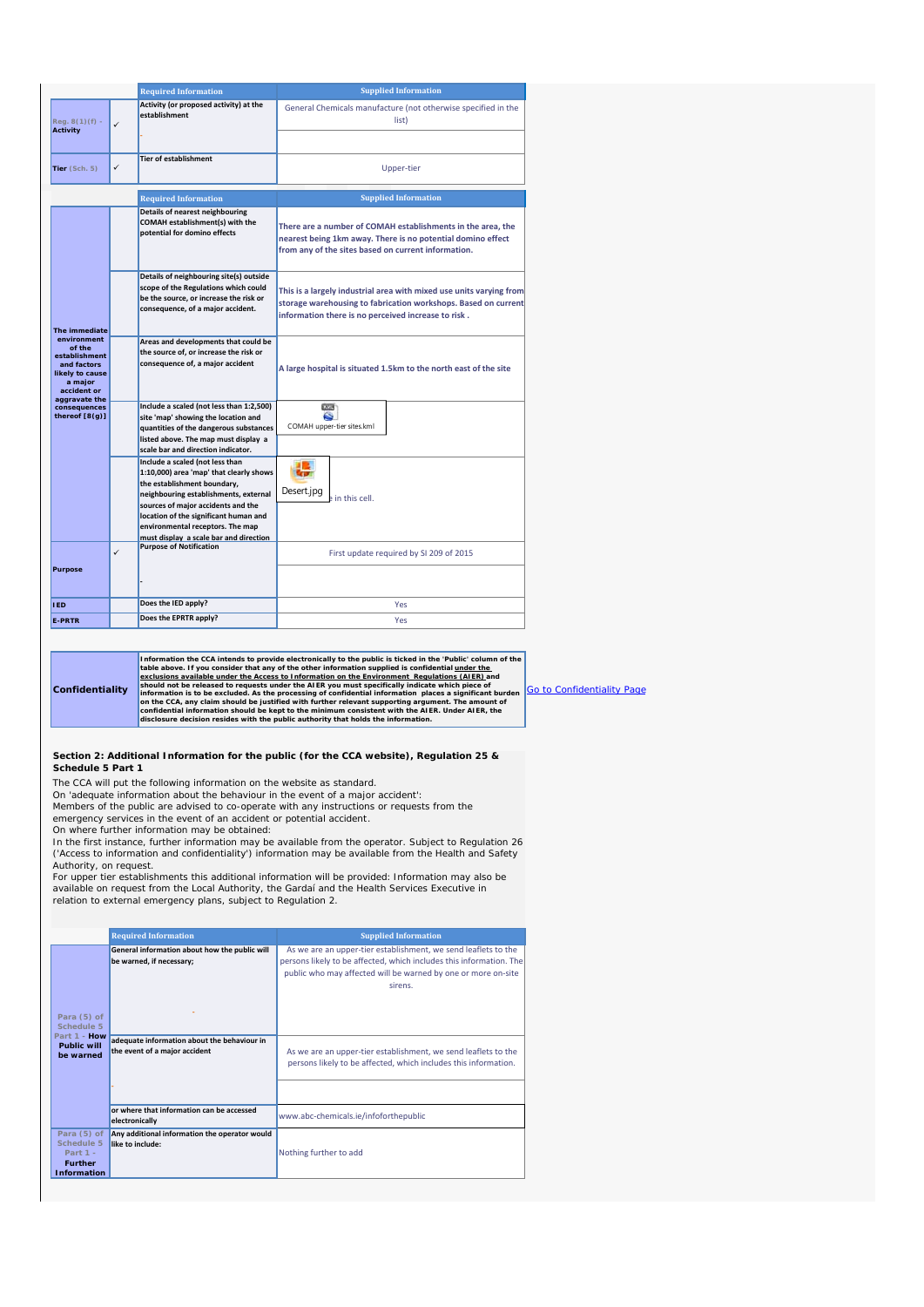**Section 3: Additional Information for the public for Upper-tier establishments (for the CCA website) Regulation 25 & Schedule 5 Part 2**

The CCA will provide general information on the public website about the requirements of the<br>Regulations and the duties of operators in relation to the prevention and mitigation of major<br>accidents. Therefore, particularly

last box for a free text entry related to your control measures.<br>Complete a section below for each <u>type</u> of major accident that could occur (fire, explosion, toxic<br>release, MATTE), beginning with the accident with the mo

|                                                               | <b>Required Information</b><br><b>Supplied Information</b>                                                                                                                                           |                                                                                                                                                                                                                                                                                |  |
|---------------------------------------------------------------|------------------------------------------------------------------------------------------------------------------------------------------------------------------------------------------------------|--------------------------------------------------------------------------------------------------------------------------------------------------------------------------------------------------------------------------------------------------------------------------------|--|
|                                                               | Nature of the major accident                                                                                                                                                                         | Fire<br>No other effect                                                                                                                                                                                                                                                        |  |
|                                                               |                                                                                                                                                                                                      | No other effect                                                                                                                                                                                                                                                                |  |
| Para, 1                                                       | Potential effects to human health                                                                                                                                                                    | Potential for burns to body.                                                                                                                                                                                                                                                   |  |
| Schedule 5<br>Part 2 -<br><b>Nature of</b><br>Major           | Temporary exposure to smoke from a fire from which generally fit<br>and well people are unlikely to experience long-term health<br>problems.                                                         |                                                                                                                                                                                                                                                                                |  |
| Hazards (1)<br>Potential effects on the environment           |                                                                                                                                                                                                      | Dangerous substances contaminating groundwater if containment<br>fails.                                                                                                                                                                                                        |  |
|                                                               | No Effect                                                                                                                                                                                            |                                                                                                                                                                                                                                                                                |  |
| <b>Accident scenario description</b>                          |                                                                                                                                                                                                      | Fire in the acetone tank farm                                                                                                                                                                                                                                                  |  |
|                                                               |                                                                                                                                                                                                      | Establishment has an automatic fire alarm system connected to a<br>central monitoring station and/or the fire service.                                                                                                                                                         |  |
| Para. 1<br>Schedule 5                                         |                                                                                                                                                                                                      | Potential ignition sources are eliminated in accordance with the<br>ATEX Directive to protect against the ignition of flammable<br>material.                                                                                                                                   |  |
| Part 2 -<br>Control<br><b>Measures to</b><br>address<br>major | <b>Control Measures</b>                                                                                                                                                                              | Key operating units and storage facilities are fitted with automatic<br>shutdown and isolation systems.                                                                                                                                                                        |  |
| accident<br>hazards                                           |                                                                                                                                                                                                      | Suitable arrangements are in place to prevent or minimise loss of<br>containment of dangerous substances.                                                                                                                                                                      |  |
|                                                               |                                                                                                                                                                                                      |                                                                                                                                                                                                                                                                                |  |
| Para. 2<br>Schedule 5<br>Part 2 - On-<br>site<br>Response     | Information concerning adequacy of on-site<br>arrangements to deal with an emergency, in<br>particular liaison with emergency services, to<br>deal with major accidents & minimise their<br>effects. | This establishment has prepared an internal emergency plan for<br>major accidents which is tested at least every 3 years, has liaised<br>with the emergency services and agreed on the actions and<br>arrangements to deal with major accidents and minimise their<br>effects. |  |
| Para. 3<br>Schedule 5                                         | Appropriate information from the external<br>emergency plan, drawn up to cope with the off-<br>site effects from an accident, including advice                                                       | A publicly available external emergency plan has been drawn up<br>by the local authority, Gardai and HSE to respond to any<br>consequences outside this establishment as a result of a major<br>accident.                                                                      |  |
| Part 2 - EEP                                                  | to cooperate with any instructions or requests<br>from the emergency services at the time of the<br>accident.                                                                                        | You should cooperate with the instructions of the emergency<br>services.                                                                                                                                                                                                       |  |
|                                                               |                                                                                                                                                                                                      |                                                                                                                                                                                                                                                                                |  |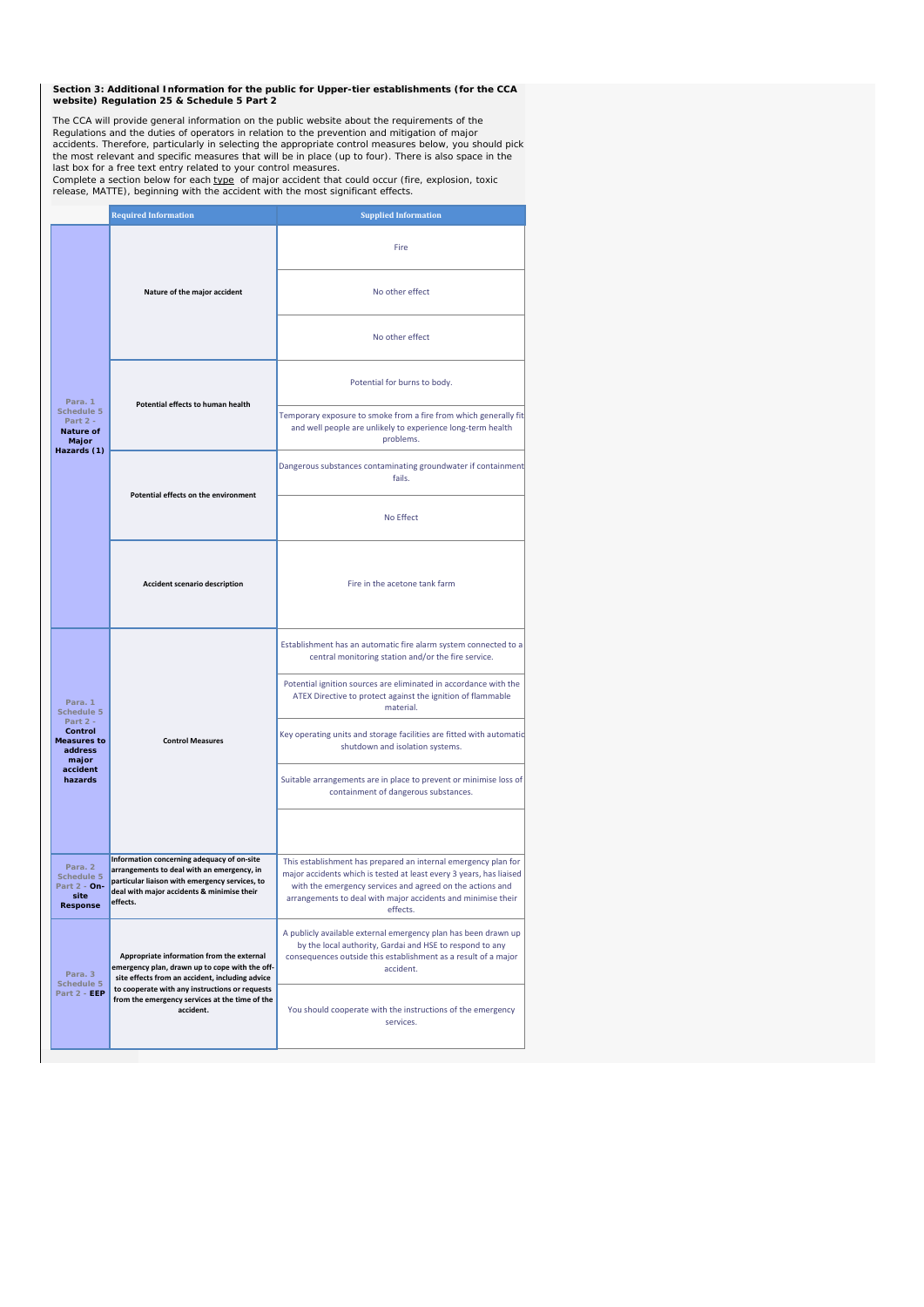|                                                                                 | <b>Required Information</b>                                                                                                                    |                                                                                                                                                                                          | <b>Supplied Information</b>                                                                                                                                                                                                                                                                                                                                                                                                                                                                                                                                                                                                                                                                                    |
|---------------------------------------------------------------------------------|------------------------------------------------------------------------------------------------------------------------------------------------|------------------------------------------------------------------------------------------------------------------------------------------------------------------------------------------|----------------------------------------------------------------------------------------------------------------------------------------------------------------------------------------------------------------------------------------------------------------------------------------------------------------------------------------------------------------------------------------------------------------------------------------------------------------------------------------------------------------------------------------------------------------------------------------------------------------------------------------------------------------------------------------------------------------|
|                                                                                 |                                                                                                                                                |                                                                                                                                                                                          | Release of dangerous substances with potential for adverse<br>health effects.                                                                                                                                                                                                                                                                                                                                                                                                                                                                                                                                                                                                                                  |
|                                                                                 |                                                                                                                                                | Nature of the next type of major accident                                                                                                                                                | No other effect                                                                                                                                                                                                                                                                                                                                                                                                                                                                                                                                                                                                                                                                                                |
|                                                                                 |                                                                                                                                                |                                                                                                                                                                                          | No other effect                                                                                                                                                                                                                                                                                                                                                                                                                                                                                                                                                                                                                                                                                                |
|                                                                                 |                                                                                                                                                | Potential effects to human Health                                                                                                                                                        | Substantial exposure to toxic chemicals (potentially fatal)                                                                                                                                                                                                                                                                                                                                                                                                                                                                                                                                                                                                                                                    |
| Para. 1<br>Schedule 5<br>Part $2 -$<br><b>Nature of</b>                         |                                                                                                                                                |                                                                                                                                                                                          | Breathing air with high concentrations of dangerous substances<br>that could lead to asphyxiation and/or poisoning, which could<br>result in unconsciousness.                                                                                                                                                                                                                                                                                                                                                                                                                                                                                                                                                  |
| Major<br>Hazards (1)                                                            |                                                                                                                                                | Potential effects on the environment                                                                                                                                                     | Inhalation, ingestion or direct contact with dangerous substances<br>causing harm/fatality to specific species of animals.                                                                                                                                                                                                                                                                                                                                                                                                                                                                                                                                                                                     |
|                                                                                 |                                                                                                                                                |                                                                                                                                                                                          | Dangerous substances contaminating groundwater if containment<br>fails.                                                                                                                                                                                                                                                                                                                                                                                                                                                                                                                                                                                                                                        |
|                                                                                 |                                                                                                                                                | <b>Accident scenario description</b>                                                                                                                                                     | Release of 800kg of Chlorine gas follwing catastrophic failure of<br>the containment.                                                                                                                                                                                                                                                                                                                                                                                                                                                                                                                                                                                                                          |
|                                                                                 |                                                                                                                                                |                                                                                                                                                                                          | Detectors are in place to alert staff to any loss of containment.                                                                                                                                                                                                                                                                                                                                                                                                                                                                                                                                                                                                                                              |
|                                                                                 |                                                                                                                                                |                                                                                                                                                                                          | Suitable arrangements are in place to prevent or minimise loss of<br>containment of dangerous substances.                                                                                                                                                                                                                                                                                                                                                                                                                                                                                                                                                                                                      |
| Para, 1<br>Schedule 5<br>Part $2 -$<br>Control<br><b>Measures to</b><br>address |                                                                                                                                                | <b>Control Measures</b>                                                                                                                                                                  | Key operating units and storage facilities are fitted with automatic<br>shutdown and isolation systems.                                                                                                                                                                                                                                                                                                                                                                                                                                                                                                                                                                                                        |
| major<br>accident<br>hazards                                                    |                                                                                                                                                |                                                                                                                                                                                          | Isolation procedures are in place to prevent or reduce the extent<br>of an incident.                                                                                                                                                                                                                                                                                                                                                                                                                                                                                                                                                                                                                           |
|                                                                                 |                                                                                                                                                |                                                                                                                                                                                          |                                                                                                                                                                                                                                                                                                                                                                                                                                                                                                                                                                                                                                                                                                                |
| Para, 2<br>Schedule 5<br>Part 2 - On-<br>site<br><b>Response</b>                | effects.                                                                                                                                       | Information concerning adequacy of on-site<br>arrangements to deal with an emergency, in<br>particular liaison with emergency services, to<br>deal with major accidents & minimise their | This establishment has prepared an internal emergency plan for<br>major accidents which is tested at least every 3 years, has liaised<br>with the emergency services and agreed on the actions and<br>arrangements to deal with major accidents and minimise their<br>effects.                                                                                                                                                                                                                                                                                                                                                                                                                                 |
| Para, 3<br>Schedule 5                                                           | Appropriate information from the external<br>emergency plan, drawn up to cope with the off-<br>site effects from an accident, including advice |                                                                                                                                                                                          | A publicly available external emergency plan has been drawn up<br>by the local authority, Gardai and HSE to respond to any<br>consequences outside this establishment as a result of a major<br>accident.                                                                                                                                                                                                                                                                                                                                                                                                                                                                                                      |
| Part 2 - EEP,<br>co-operation                                                   |                                                                                                                                                | to cooperate with any instructions or requests<br>from the emergency services at the time of the<br>accident.                                                                            | In the unlikely event of a major accident there may be immediate<br>harm from the dangerous substances involved. There may also<br>be disruption arising from the actions of the emergency services<br>e.g. road closures.                                                                                                                                                                                                                                                                                                                                                                                                                                                                                     |
|                                                                                 |                                                                                                                                                |                                                                                                                                                                                          |                                                                                                                                                                                                                                                                                                                                                                                                                                                                                                                                                                                                                                                                                                                |
| Confidentiality                                                                 |                                                                                                                                                |                                                                                                                                                                                          | If you consider that any of the information provided in this section is confidential under the exclusions<br>available under the Access to Information on the Environment Regulations (AIER) and should not be<br>released to requests under the AIER you must specifically indicate which piece of information is to be<br>excluded. As the processing of confidential information places a significant burden on the CCA, any<br>claim should be justified with further relevant supporting argument. The amount of confidential<br>information should be kept to the minimum consistent with the AIER. Under AIER, the disclosure<br>decision resides with the public authority that holds the information. |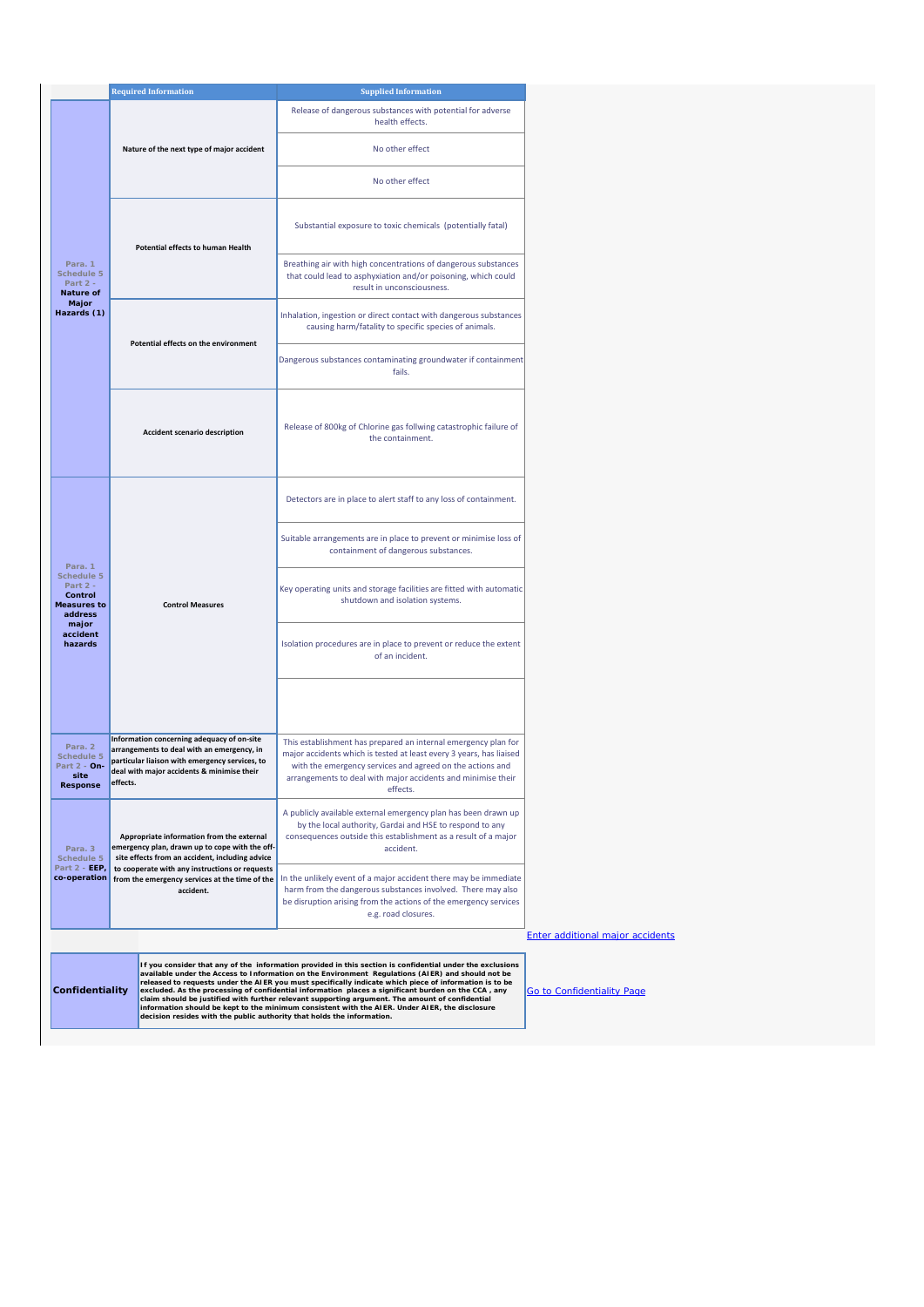## **Section 4: Information for land-use planning (Regulation 24(11))**

dangerous substances with significant hazard potential.<br>Some establishments may have multiple hazard types. For example, a pharma site may have bulk flammable storage, bulk toxic, pressurised toxic gases, chemical warehousing, reaction hazards: in such cases the details should be filled in consecutively for each one, beginning with the most significant. The map provided in Section 1 will be used in conjunction with this part in identifying the locations of

All distances should be given in metres, volumes in  $m<sup>3</sup>$ . Frequency = the number of relevant operations per year.

Begin by selecting the LUP Hazard type of your establishment from the drop-down list below.

| LUP <sub>1</sub>                 | The LUP description that best describes<br>the hazard source within your<br>establishment: |                                                 | Flammable Storage in bulk with vapour cloud explosion (VCE) risk |
|----------------------------------|--------------------------------------------------------------------------------------------|-------------------------------------------------|------------------------------------------------------------------|
|                                  | Complete the required information in the relevant fields below:                            |                                                 |                                                                  |
| <b>Required Information</b>      | <b>Supplied Information</b>                                                                | <b>Required Information</b>                     | <b>Supplied Information</b>                                      |
| Dangerous substance 1            | Acetone                                                                                    | Gantry Volume (I xb xh)                         | 700m3                                                            |
| <b>Bund length</b>               | 62m                                                                                        | <b>Firewater retention</b><br>capacity of est.? | 1,8000m3                                                         |
| <b>Bund</b> width                | 45m                                                                                        | Other relevant<br>information?                  | Automatic foam pourers in bund                                   |
| Bund height                      | 3m                                                                                         |                                                 | No information required                                          |
| Vol. tertiary containment        | 8525m3                                                                                     |                                                 | No information required                                          |
| Largest Tank - radius            | 15 <sub>m</sub>                                                                            |                                                 | No information required                                          |
| - height                         | 20 <sub>m</sub>                                                                            |                                                 | No information required                                          |
| Number of tanks in bund          | 18                                                                                         |                                                 | No information required                                          |
| Filled from a ship?              | Yes                                                                                        |                                                 | No information required                                          |
| Frequency of fill                | 26 per annum                                                                               |                                                 | No information required                                          |
| <b>Gantry present?</b>           | Yes                                                                                        |                                                 | No information required                                          |
| Largest Road Tanker Vol.         | 22,000 litres                                                                              |                                                 | No information required                                          |
| Frequency of road tanker<br>fill | 28 per week                                                                                |                                                 | No information required                                          |

If there is another significant hazard source in your establishment (i.e. with potential for offestablishment effects), complete additional sections as relevant.

| LUP <sub>2</sub>                                  | The LUP description that next best<br>describes the hazard source within<br>vour establishment: |                                                         | Toxic gas drum & cylinder store |
|---------------------------------------------------|-------------------------------------------------------------------------------------------------|---------------------------------------------------------|---------------------------------|
|                                                   | Complete the required information fields below:                                                 |                                                         |                                 |
| <b>Required Information</b>                       | <b>Supplied Information</b>                                                                     | <b>Required Information</b>                             | <b>Supplied Information</b>     |
| Dangerous substance 1                             | Chlorine                                                                                        | Other relevant information                              |                                 |
| Single Cylinder/drum<br>inventory (kg)            | 850 <sub>kg</sub>                                                                               | Dangerous substance 3                                   |                                 |
| Single Cylinder/drum<br>volume (I)                | 9001                                                                                            | Single Cylinder/drum<br>inventory (kg)                  |                                 |
| Cylinder/drum ambient<br>pressure at (kPa)        | 680kPa                                                                                          | Single Cylinder/drum<br>volume (I)                      |                                 |
| No. of this cylinder/drum<br>type?                | 50                                                                                              | Cylinder/drum ambient<br>pressure at (kPa)              |                                 |
| <b>Is storage location</b><br>restricted (show on | Yes as per map                                                                                  | No. of this cylinder/drum<br>type?                      |                                 |
| Other relevant<br>information                     |                                                                                                 | <b>Is storage location</b><br>restricted (show on map)? |                                 |
| Dangerous substance 2                             |                                                                                                 | Other relevant information                              |                                 |
| Single Cylinder/drum<br>inventory (kg)            |                                                                                                 |                                                         | No information required         |
| Single Cylinder/drum<br>volume (I)                |                                                                                                 |                                                         | No information required         |
| Cylinder/drum ambient<br>pressure at (kPa)        |                                                                                                 |                                                         | No information required         |
| No. of this cylinder/drum<br>type?                |                                                                                                 |                                                         | No information required         |
| Is storage location<br>restricted (show on        |                                                                                                 |                                                         | No information required         |

If there is another significant hazard source in your establishment (i.e. with potential for off-site effects), complete additional sections as relevant.

| LUP <sub>3</sub>            | The LUP description that next best<br>describes the hazard source within<br>your establishment: |                             | $=$ = Hazard Source Not Selected = = |
|-----------------------------|-------------------------------------------------------------------------------------------------|-----------------------------|--------------------------------------|
|                             | Complete the required information in the relevant fields below:                                 |                             |                                      |
| <b>Required Information</b> | <b>Supplied Information</b>                                                                     | <b>Required Information</b> | <b>Supplied Information</b>          |
|                             |                                                                                                 |                             |                                      |
|                             |                                                                                                 |                             |                                      |
|                             |                                                                                                 |                             |                                      |
|                             |                                                                                                 |                             |                                      |
|                             |                                                                                                 |                             |                                      |
|                             |                                                                                                 |                             |                                      |
|                             |                                                                                                 |                             |                                      |
|                             |                                                                                                 |                             |                                      |
|                             |                                                                                                 |                             |                                      |
|                             |                                                                                                 |                             |                                      |
|                             |                                                                                                 |                             |                                      |
|                             |                                                                                                 |                             |                                      |
|                             |                                                                                                 |                             |                                      |

If there is another significant hazard source in your establishment (i.e. with potential for offestablishment effects), complete additional sections as relevant.